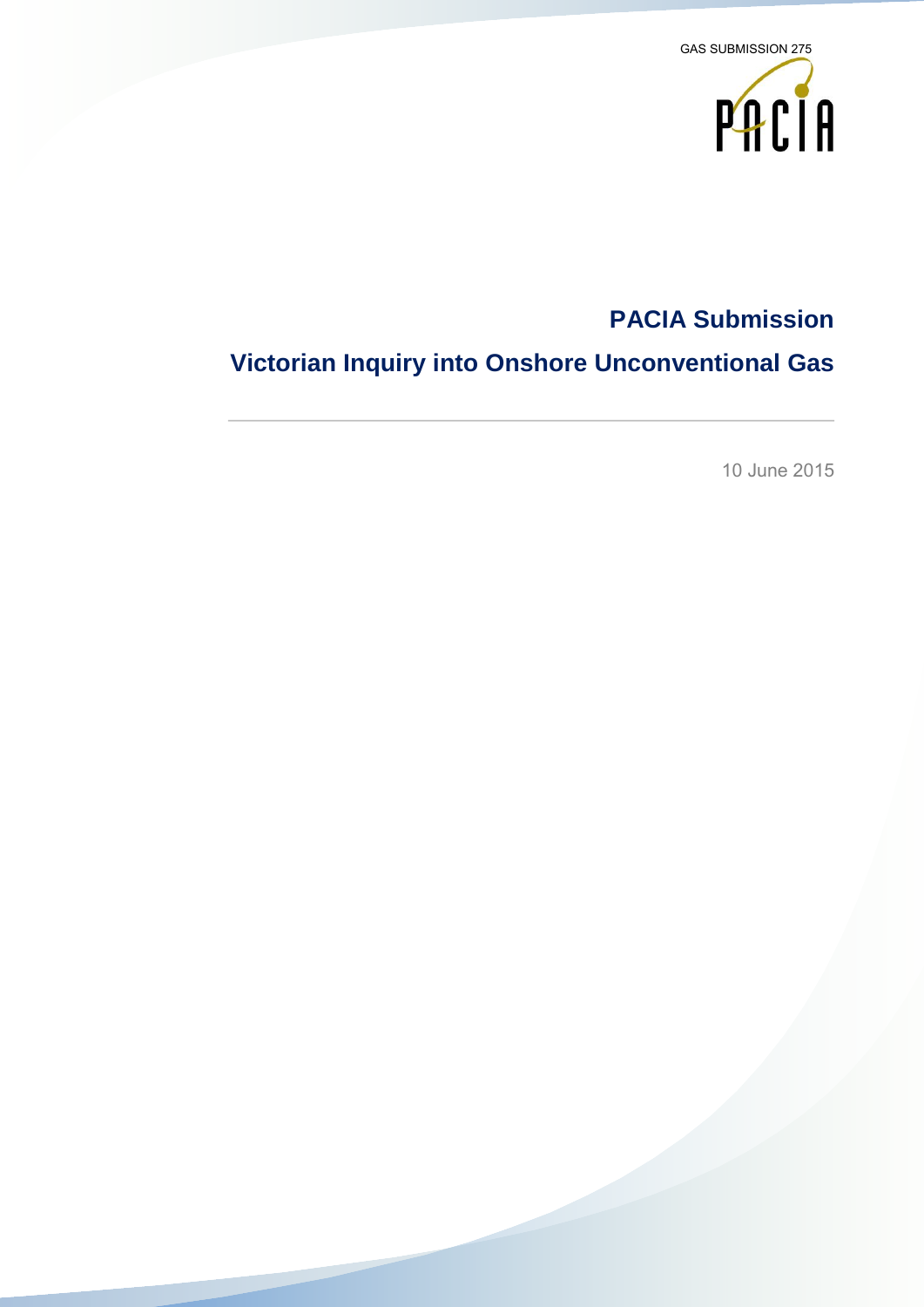### **Contents**

| 1.             |                                                                         |
|----------------|-------------------------------------------------------------------------|
| 2.             |                                                                         |
| 3.             |                                                                         |
| 4.             |                                                                         |
| 5.             | Victoria has the research expertise to support competitive, sustainable |
| 6.             |                                                                         |
| 7 <sub>1</sub> | Certainty is needed for investment – by landowners and communities8     |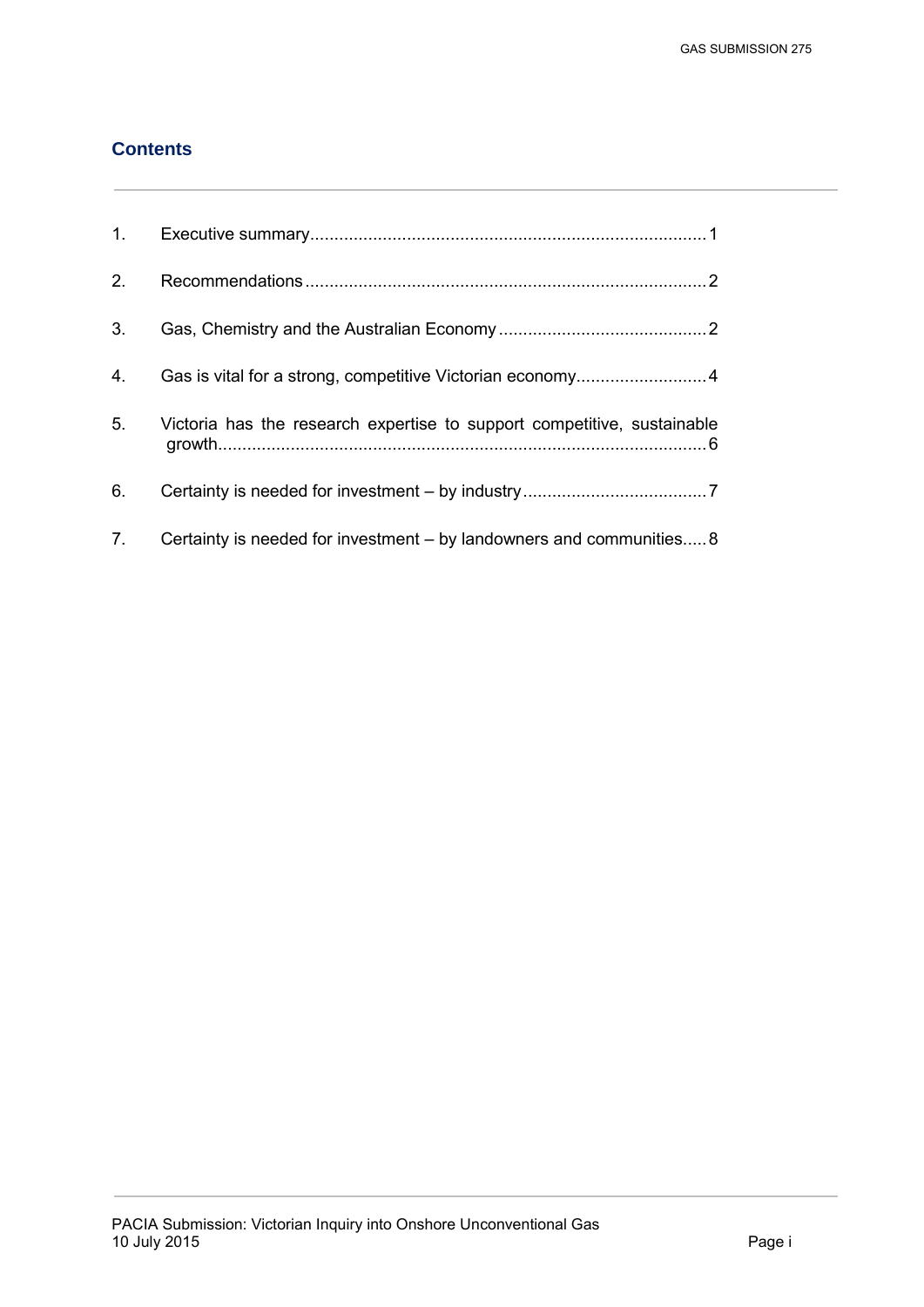#### <span id="page-2-0"></span>**1. Executive summary**

Victoria is the largest domestic consumer of gas in the East Coast market. As such, gas plays a critical role in a healthy, competitive and sustainable Victorian economy. Future investment in a sustainable Victorian economy requires certainty in the responsible supply of gas to grow Victoria's traditional industries, focused on meeting domestic and global demand for a broad range of products and services in emerging sectors. These include: Food and fibre; New energy technologies; Medical technologies and pharmaceuticals, and Transport, defence and construction technology<sup>1</sup>.

There are two global changes currently in play that provide significant opportunity for the Victorian economy to remain healthy, competitive and sustainable. The first is the growth in domestic, regional and global population, wealth and education driving unprecedented demand for a broad range of products and services. These are identified clearly in the Victorian Government's Future Industry Fund initiative and those of other State governments and regional economies. The second is that these same drivers of growth are increasing the demand for energy, which is being met by the East Coast Gas Market transitioning from a historical domestic focus to a major global LNG supplier. The implications of this transition have created uncertainty and negatively impacted domestic users in Victoria.

As these two changes continue to gain momentum, Victoria has the opportunity to support and facilitate the social, economic and environmental benefits from the responsible and reliable supply of gas and its value-adding by industry to meet unprecedented demand. This will require the development of additional gas supplies, including on-shore unconventional gas.

But an increased level of certainty is needed by investors, land-users and communities so Victoria can confidently make use of its endowment in natural resources for the long term benefit of all Victorians. It is critical that decisions made by business investors, land users, communities and policy makers are informed by sound science, the relevant experiences of other jurisdictions and a complete understanding of how value-adding to the Victorian endowment in gas can deliver net social, economic and environmental benefit.

The chemicals and plastics industry turns gas into exports and jobs. The safe and efficient supply of feedstock and energy into this key sector has for some time added significant value to Victoria's resource wealth. Gas is a key energy input for many industries as a proven, reliable source of heat, steam and other process needs. Importantly, it is also a critical and non-substitutable source of Methane and Ethane feedstock used by the chemical industry to supply and underpins a broad cross-section of Victorian industries, their current supply chains and potential export and employment growth.

However, the ongoing lack of certainty in Victoria risks the inevitable investment and employment to meet new demand going elsewhere – either to other States within Australia or lost to overseas economies and communities. This alternative would see the Victorian economy continue loosing economic output and jobs as a result. Deloitte Access Economics have already forecast the Victorian manufacturing sector alone likely to lose \$23Bn of economic output and 1,500 jobs between 2014 and 2021 in net present value terms<sup>2</sup> as a result of the supply tightness and price increases resulting from the East Coast market transitioning to a global LNG market.

<sup>-</sup><sup>1</sup> *Victorian Government Future Industries Fund*, May, 2015

<sup>2</sup> "*Gas Market Transformations – Economic consequences for the manufacturing sector*". Deloitte Access Economics, July, 2014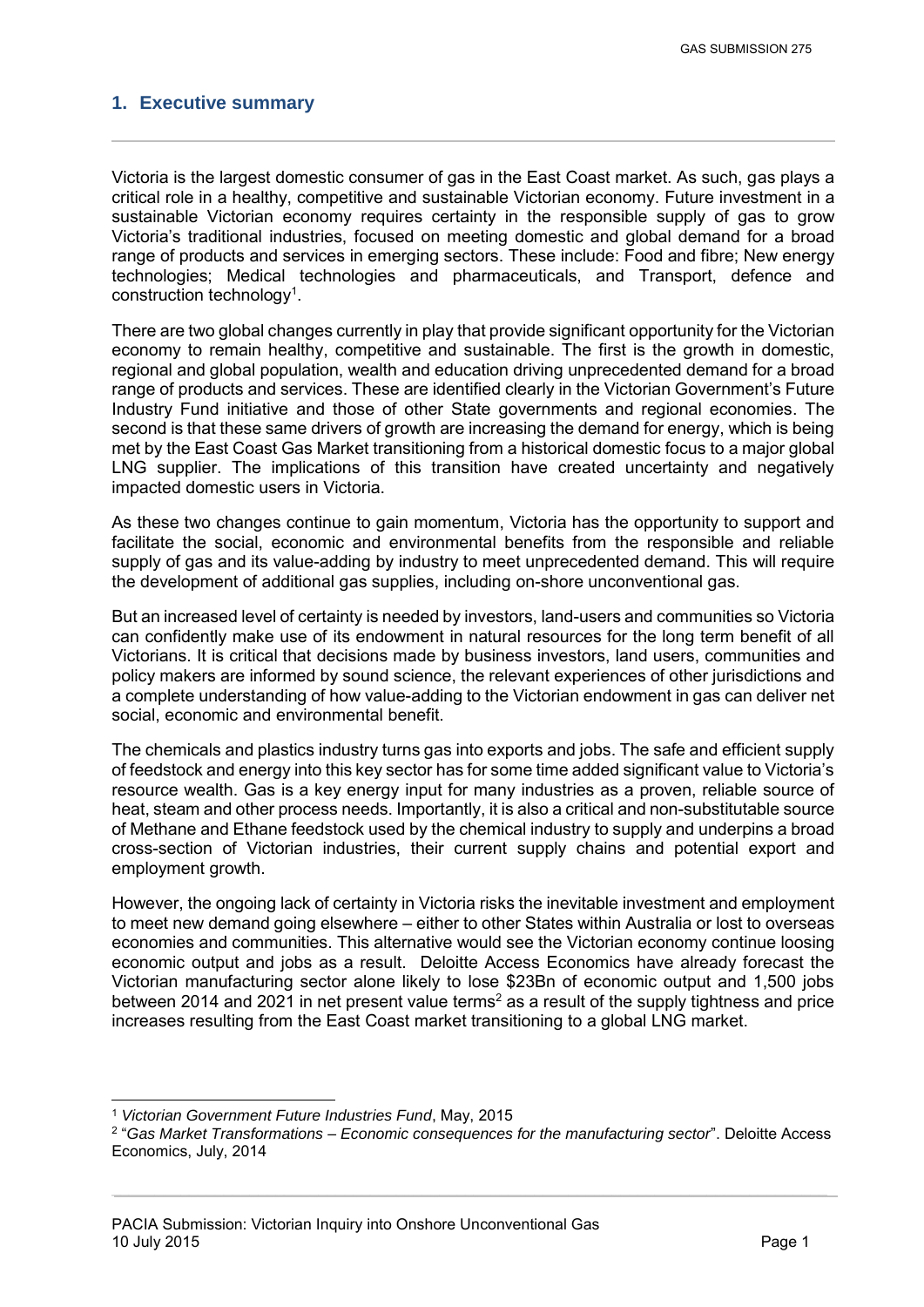A strategic approach by government, industry and communities that enables value adding to gas focused on the Victorian economy meeting domestic and global growth opportunities can provide a confident, structured model for sustainable development that balances social, economic and environmental needs and opportunities.

#### *Invitation:*

PACIA is pleased to invite the members of the Victorian Parliament's Environmental and Planning Committee to tour some of State's chemical and polymer facilities and see firsthand where and how gas is transformed and value-added into products able to equip the Victorian economy for future sustainable growth.

#### <span id="page-3-0"></span>**2. Recommendations**

- 1. To complement the current onshore, unconventional gas inquiry, the Victorian Government commission a cost benefit study that investigates a strategic approach to the responsible and reliable supply of gas and its value-adding opportunity. This would include:
	- a. The important role and contribution of gas as an energy source and feedstock throughout the Victorian economy and its value chains
	- b. The types of businesses that are able to add-value to the development of its gas resources, including onshore gas
	- c. The value-chains, including feedstock for chemical and polymer production, that can transform gas to meet the governments objectives of growing Victorian industries for products and services in emerging sectors:
		- i. Food and fibre
		- ii. New energy technologies
		- iii. Medical technologies and pharmaceuticals
		- iv. Transport, defence and construction technologies
	- d. The net benefit outcomes from this opportunity including employment, business competitiveness, future growth, Gross State Product and other key indicators

#### <span id="page-3-1"></span>**3. Gas, Chemistry and the Australian Economy**

The chemistry industry – comprising the chemicals and plastics sectors - is the second largest manufacturing sector in Australia<sup>3</sup>:

- supplies 109 of Australia's 111 industries about 80% of the sector's outputs are inputs to other sectors of the economy
- contributes \$11.6 billion to Australia's gross domestic product
- comprises 5,500 small medium and large businesses nationally, and
- **directly employs more than 60,000 people.**

<sup>-</sup>3 "*Elements in Everything – current profile and future trends for the Australian chemicals and plastics industry"*, CSIRO, March, 2013.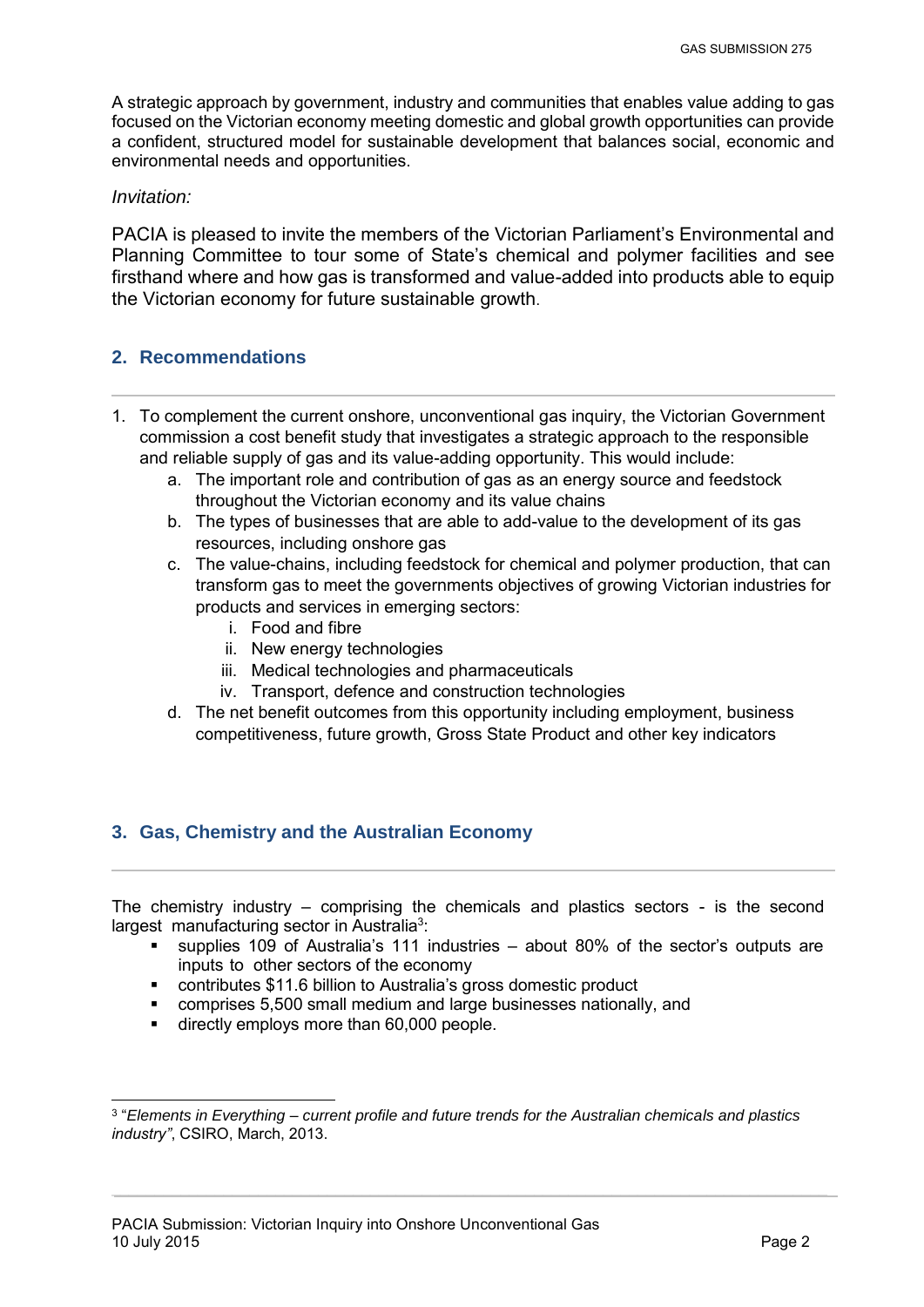

#### Diagram 1: Inputs from the chemistry sector to the Australian economy

In common with all of these businesses, is the demand for both gas and electricity for lighting, power, heat, steam and manufacturing processes generally.

Importantly, within this cohort is a group of unique businesses who manufacture chemicals using natural gas as a feedstock. These chemical processes convert the raw gas molecule into a range of significantly value-added intermediate and finished products used throughout the economy.

PACIA's survey of the national gas usage for chemical feedstock in October 2013 shows the following consumption:

| Feedstock PJ   Process PJ | <b>Total PJ</b> |
|---------------------------|-----------------|
| 11 N                      | 130             |

The feedstock and process usage component amounts are inseparable in a chemical plant and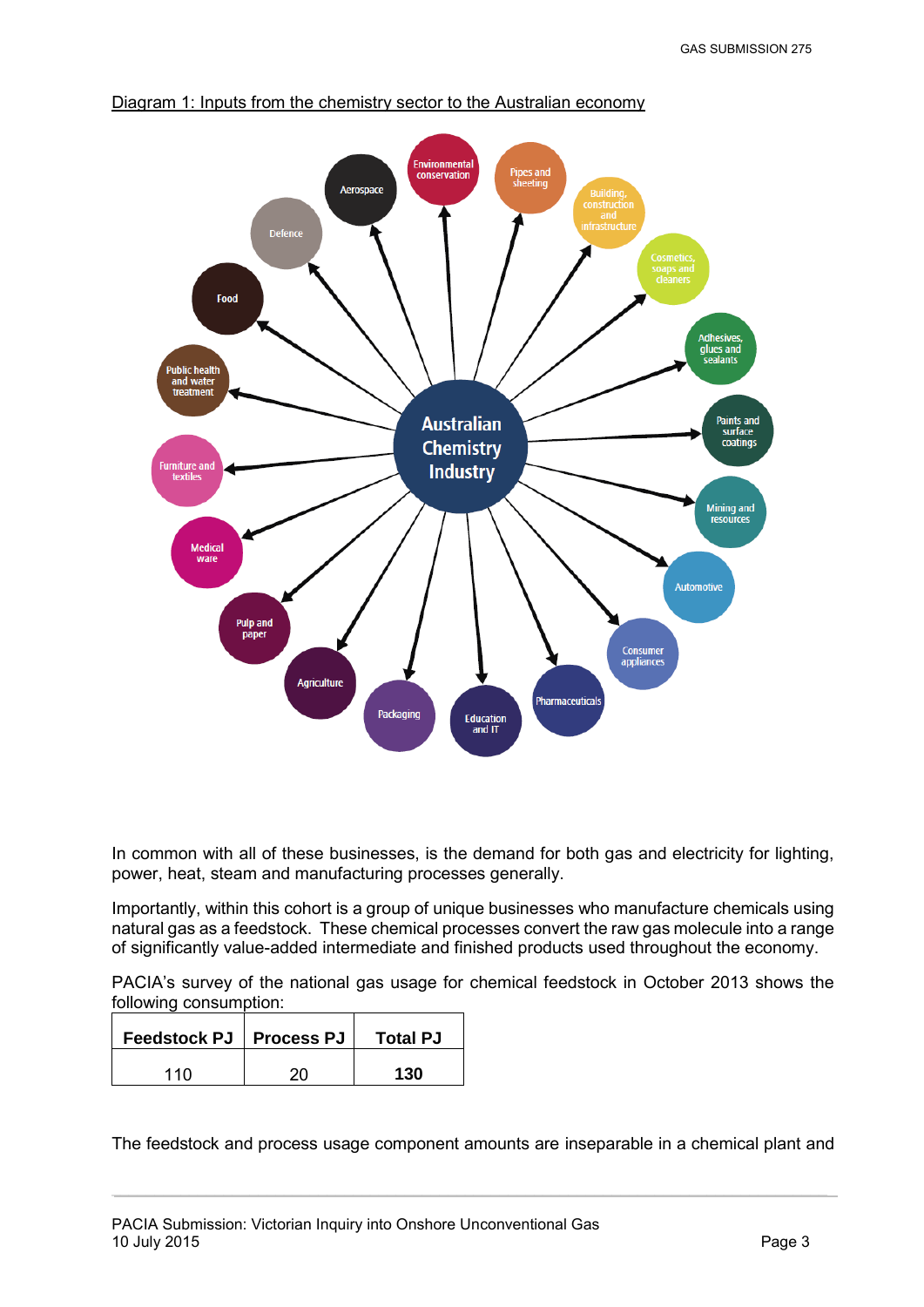its processes. Based on the BREE national figures published in October 2013<sup>4</sup>,

- 130 PJ accounts for 9.7% of the 1,335 PJ domestically consumed in 2011/12; and
- 130 PJ accounts for 30.4% of the 427 PJ domestically consumed by the manufacturing sector (the largest user in the economy itself).

#### <span id="page-5-0"></span>**4. Gas is vital for a strong, competitive Victorian economy**

The East Coast gas market is the largest domestic market in Australia, consuming 687 PJ in 2012<sup>5</sup>. Victoria is the largest East Coast domestic consumer of gas at 219 PJ or 32%<sup>6</sup>. Industry consumes the largest proportion of Victorian gas at  $40\%$ <sup>7</sup>, or 87.6 PJ, for a broad range of applications, businesses and value chains important to Gross State Product. PACIA has identified that 37% of Victorian industrial gas is consumed for chemical feedstock demand. Given the large concentration of broader chemicals and plastics industries that use gas for heat, steam and other process needs, the full demand for gas within this sector is significant and could be estimated to be in excess of 40%. This amount of overall industrial gas consumption is consistent with Victorian employment in the sector of some 21,000, or approximately one third of the national industry.

By way of contrast and scale, within the East Coast market large industrials make up the biggest consumer group at 300 PJ, or 44%. Chemicals and polymers are the largest gas consumers of the large industrials at 87PJ or 29% $8$ .

The raw gas is used as a chemical feedstock in the same way that grass is used to make milk and iron ore to make steel. The chemistry industry uses the Methane (C1) and Ethane (C2) components to manufacture a broad range of intermediate and finished products that are then used throughout the economy's supply chains and economy. Table 1 sets out the broader feedstock uses throughout Australia.

In addition to the applications from the two chemical feedstock streams, the table also notes the Megatrends and growth markets, that have been identified by  $CSIRO<sup>9</sup>$  - as an example of their capacity to enable broader economic growth. There is close alignment between these megatrend opportunities and the key sectors identified by the Victorian Government's Future Industries Fund.

PACIA has developed a [Strategic Industry Roadmap](http://www.pacia.org.au/reports/Adding_Value) that takes account of these growth opportunities and the collaborative actions of industry and government to support sustainable development.

In Victoria, Methanol from Methane and Polyethylene from Ethane are the key feedstock uses. For example:

- Methane is made into Methanol, which in turn is manufactured into agricultural chemicals, water treatment chemicals and biodiesel
- Ethane is made into Polyethylene, which in turn is manufactured by Victorian companies

-

<sup>4</sup> *Eastern Australian Domestic Gas Market Study (EADGMS)* p 39. Commonwealth Government, 2014 5 Ibid <sup>6</sup> ibid

<sup>7</sup>  *Victorian Department of Energy and Earth Resource*s, 2015

<sup>8</sup> *EADGMS* 

<sup>9</sup> *"Elements in Everything – current profile and future trends for the Australian chemicals and plastics industry"*, CSIRO, March, 2013.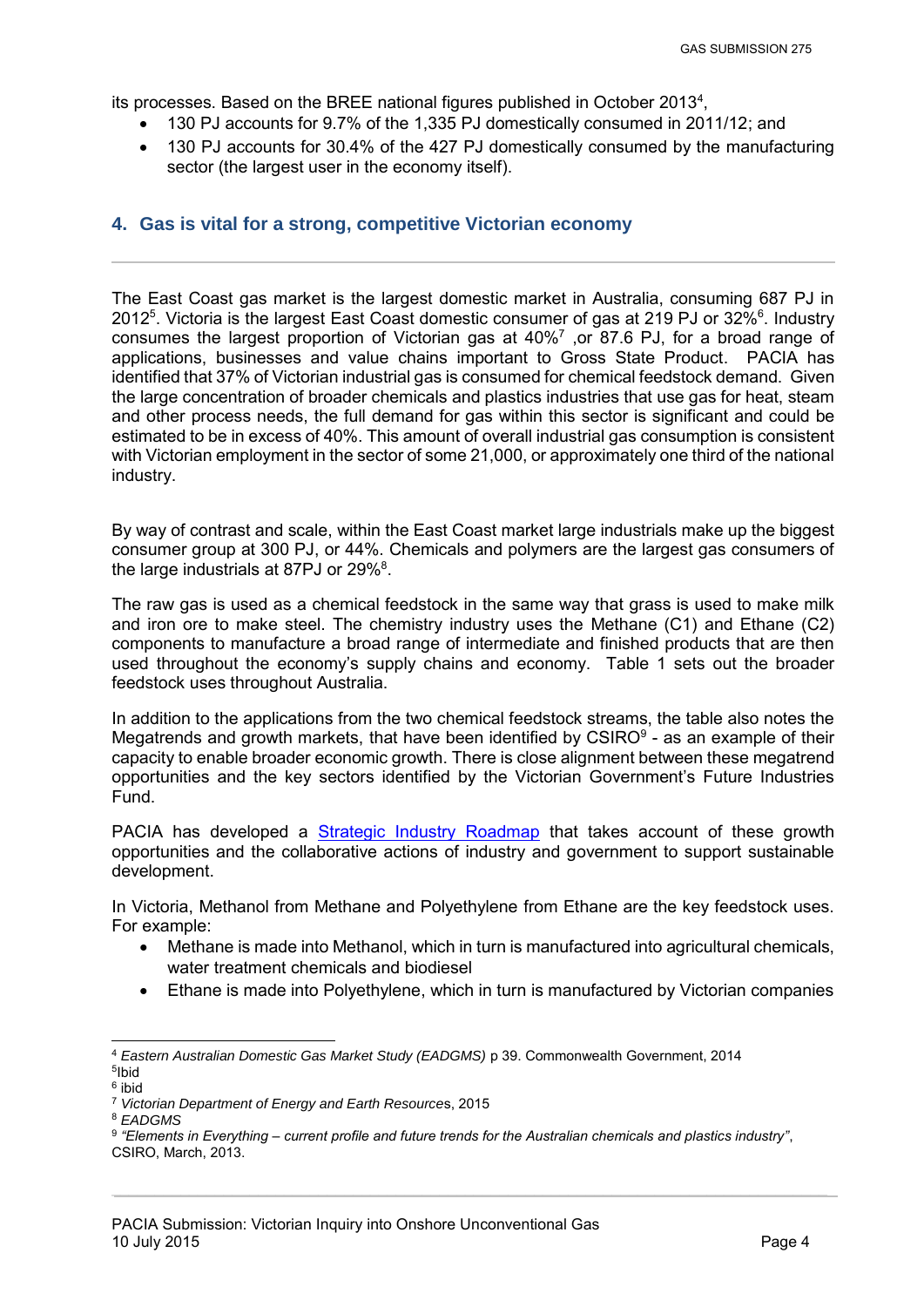to package fresh milk for domestic and increasingly higher value exports to regional economies. It is also manufactured into poly pipe that supplies natural gas to Victorian homes and businesses.

#### **Table 1: Gas, chemical feedstock and transformation into growth opportunities**

| <b>Chemistry</b>       |                                            | <b>Applications</b>                                                                                                     | <b>Megatrends and growth markets</b>                                                            |
|------------------------|--------------------------------------------|-------------------------------------------------------------------------------------------------------------------------|-------------------------------------------------------------------------------------------------|
| Methane feedstock (C1) | Ammonia<br>I<br>ammonium<br><b>Nitrate</b> | Fertilisers to increase agricultural yields                                                                             | Food for all: Agriculture and food                                                              |
|                        |                                            | Refrigeration, supply chain storage                                                                                     | Food for all: Agriculture and food                                                              |
|                        |                                            | Explosives                                                                                                              | Resource scarcity: Mining                                                                       |
|                        |                                            | Carbon dioxide, soft drinks / medical                                                                                   | Food for all: Agriculture<br>food,<br>and<br>Healthcare and wellbeing                           |
|                        | Sodium cyanide                             | Gold extraction and processing                                                                                          | Resource scarcity: Mining                                                                       |
|                        | <b>Methanol</b>                            | Building products: MDF, particle board                                                                                  | Emerging<br>markets:<br><b>Building</b><br>and<br>construction                                  |
|                        |                                            | Agricultural chemicals                                                                                                  | Food for all: Agriculture and food                                                              |
|                        |                                            | Water treatment: waste water, sewerage                                                                                  | <b>Emerging markets</b>                                                                         |
|                        |                                            | Fuels: biodiesel, GEM transport, fuel cells                                                                             | <b>Emerging markets</b>                                                                         |
|                        | Peroxide                                   | Cleaning products, pulp, paper, mining, food and<br>textile manufacturing                                               | Food for all:<br>Agriculture<br>and<br>food<br>Resource scarcity: Mining                        |
| Ethane feedstock (C2)  | Polyethylene                               | Agricultural piping, irrigation, tanks                                                                                  | Food for all: Agriculture and food                                                              |
|                        |                                            | Agricultural film: silage, grain bunkers                                                                                | Food for all: Agriculture and food                                                              |
|                        |                                            | Packaging: bag and film; rigid containers;<br>transport film and wrap                                                   | Food for all: Agriculture and food                                                              |
|                        |                                            | Industrial, mining, commercial, residential piping<br>for water, gas and other reticulation                             | Emerging markets, Resource scarcity:<br>Mining; building and construction, Mining               |
|                        | <b>Ethylene oxide</b>                      | Surfactants, glycols and polyols for personal<br>care, agriculture, automotive, mining, textiles,<br>furniture, bedding | Food for all:<br>Agriculture<br>food<br>and<br>Emerging<br>markets<br>Resource scarcity: Mining |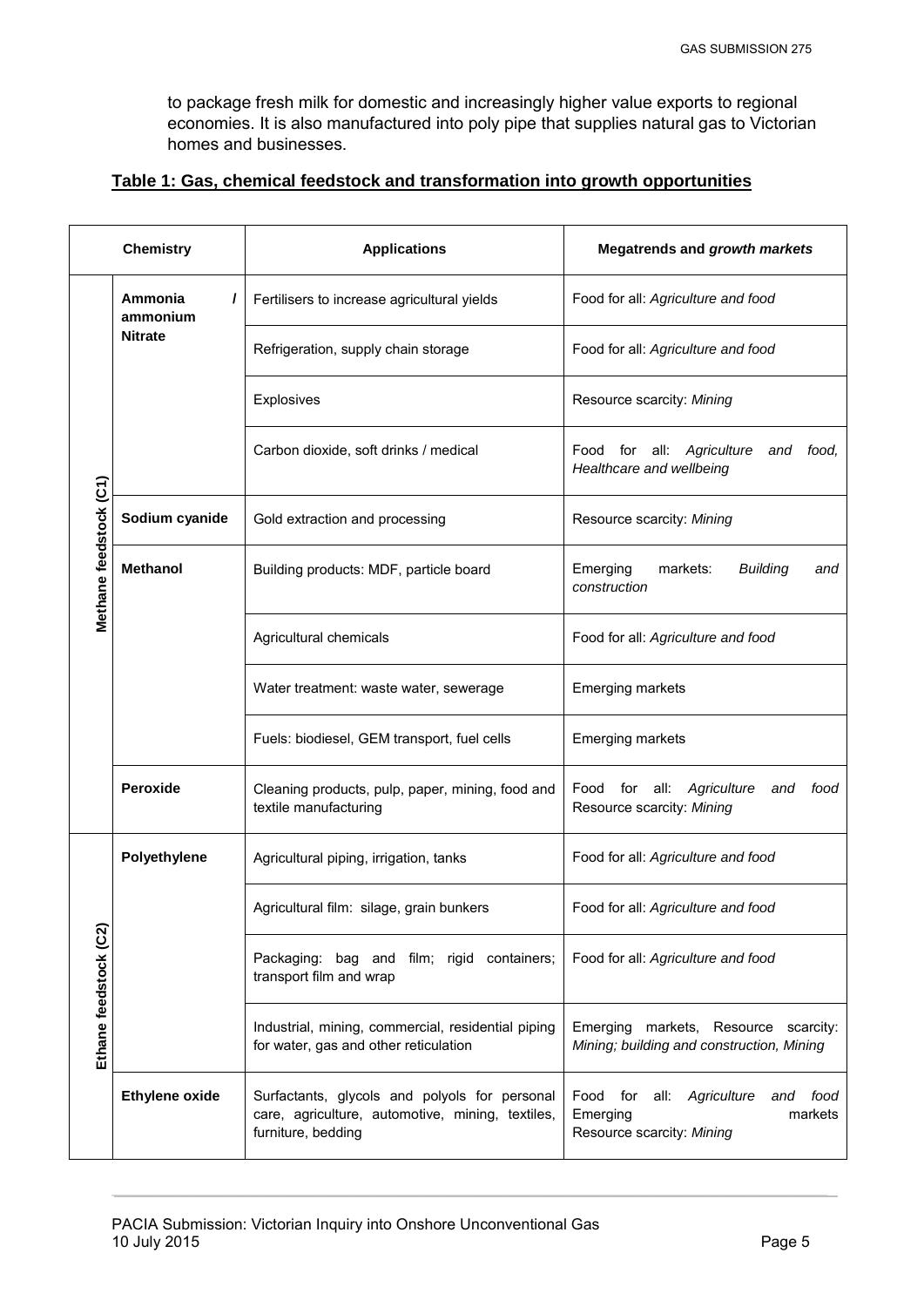In addition to these current uses, large, global market scale integrated chemical plants produce a much broader range of intermediate and final products from natural gas. These have the capability to expand the higher value-adding to raw natural gas for both intermediate and finished products in markets such as high technology fibres, agriculture, coatings and pharmaceuticals. These plants operate in economies already competing with Australia to take advantage of unprecedented global growth for a broad range of products. These high value-added products themselves help to create additional foundation and capability for investment and growth in areas including advanced manufacturing, food, fibre and pharmaceuticals to diversify and strengthen these economies.

There are a number of Australian businesses with interest and capability in the development of world scale, integrated chemical manufacturing plants and there may be examples from other sectors where business growth from gas availability is achievable.

The Victorian Government has identified a range of growth areas as part of the Future Industries Fund to change Victoria's energy mix and ensure investment in jobs for the future, including high growth sectors <sup>10</sup> of:

- Medical technology and pharmaceuticals
- New energy technology
- Food and fibre
- Transport, defence and construction technology

The government has identified that these can help "to create sustainable economic growth and dignified work, restoring pride to Victorian industry and manufacturing". The objective of working with industry leaders and workers, to identify opportunities for cooperation and co-investment is welcomed by PACIA and the broader industry. These industries today already rely on gas as an energy source and for the products of gas transformed by the Victorian chemicals and plastics industry. Their ability to grow will is inherently linked to ongoing supplies of gas.

#### <span id="page-7-0"></span>**5. Victoria has the research expertise to support competitive, sustainable growth**

Victoria has considerable and enviable research and development expertise to support existing businesses, materials and processes and innovate to create a more competitive, sustainable economy. PACIA is part of a consortia with Monash University, CSIRO and EPA Victoria in the world class Green Chemical Futures facility at the Monash Clayton campus. This facility delivers academic teaching, trains new chemical engineers and provides collaborative R&D support laboratories for industry.

The same consortia overseas the [Victorian Centre for Sustainable Chemical Manufacturing.](http://vcscm.org/) This industry-facing organisation successfully meets the needs of industry for more efficient products and processes by matching the best minds in CSIRO and Monash to deliver outcomes. This is helping drive productivity improvements, exports and jobs.

PACIA and Monash University also manage the Chemicals and Plastics Manufacturing Innovation Network, as part of the Manufacturing Productivity Networks program and recently

<sup>-</sup><sup>10</sup> *Victorian Government Future Industries Fund*, May, 2015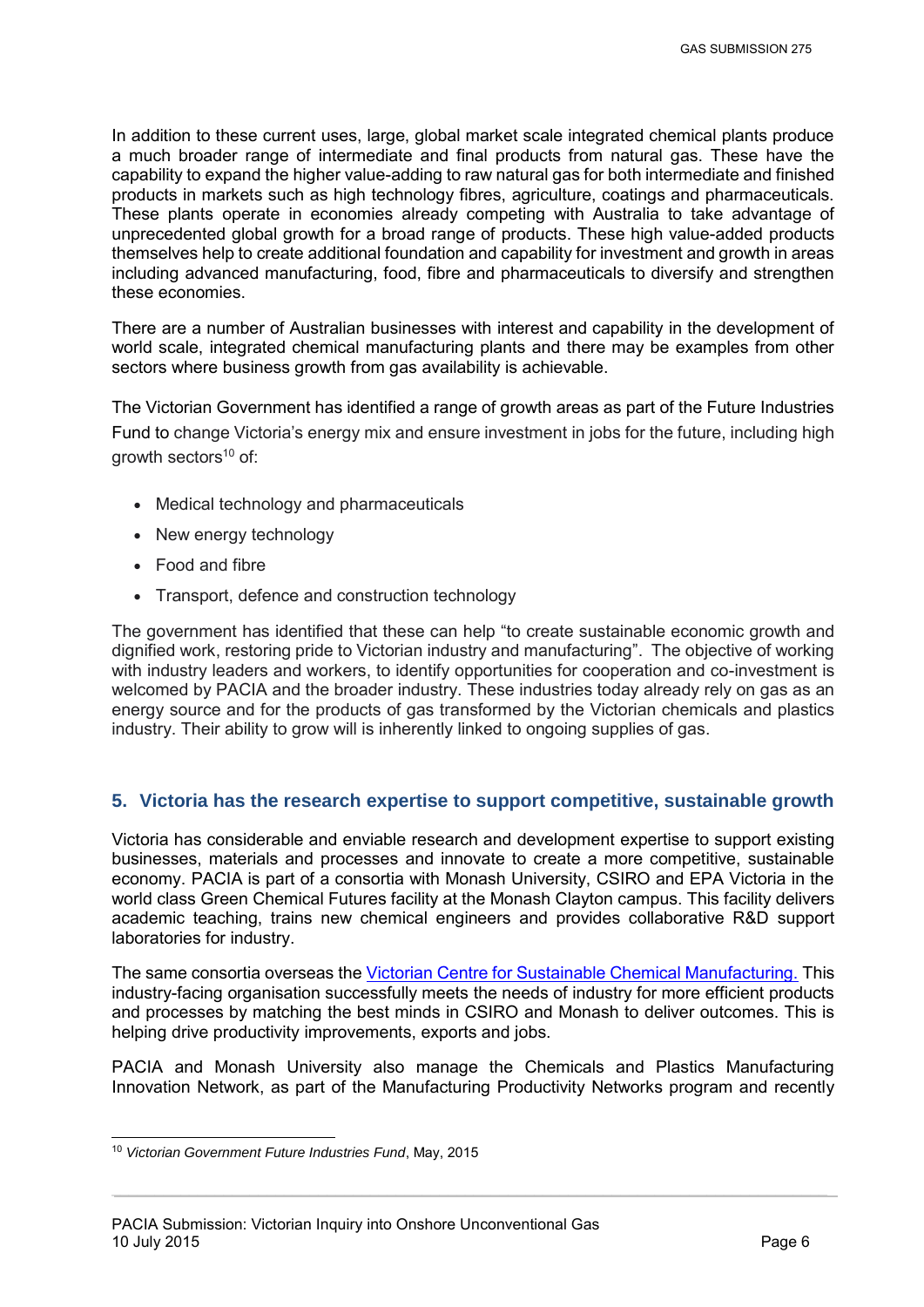launched by Minister D'ambrosio. This places PhD researchers into Victorian businesses to strengthen industry and research collaboration and improve commercialisation outcomes. The program also facilitates and develops innovation networks between the types of businesses that the Industry Innovation Fund has identified as strategically valuable.

#### <span id="page-8-0"></span>**6. Certainty is needed for investment – by industry**

To realise this potential in Victoria, investment in the type and scale of plant and businesses requires certainty of gas supply, including the responsible development of onshore unconventional gas as the East Coast market transitions to a global LNG market.

However, projections in a recent report by Deloitte Access Economics (DAE) indicate damage to jobs and economic output in the manufacturing sector given the transformations already underway in the East Coast market and the Victorian economy.

The report projects a cumulative impact of \$118Bn in lost economic output and the loss of 14,600 jobs in the manufacturing sector nationally between 2014 and 2021 in Net Present Value terms<sup>11</sup>.

Within the Victorian economy DAE project \$23Bn of economic loss and 1,500 jobs over the same period.

For the Victorian chemicals and plastics industries the projected losses are \$847M and 850 jobs over the three key sub-sectors of Basic Chemicals, Specialty Chemicals and Consumer Chemicals.

This projected economic damage is unfortunately evidenced by the impacts of the current gas supply uncertainties that Victorian businesses face and the government is aware of. This is in addition to the well-publicised announcement of large companies diverting capital investment to overseas, more competitive economies.

To counter the further, inevitable impacts of supply tightness and price increases and to support growth, the Victorian economy needs to bring on new supplies of gas. Supply tightness and investment will not be resolved with less gas or the same amount, given the LNG dynamics inherent in the East Coast. An increased amount of gas available for value-adding by industry is a key ingredient to future prosperity.

It is important to recognise that the chemicals and plastics industry at a global level will inevitably respond to global growth opportunities - by making investments using gas as a feedstock, transformed into high value-adding products and stimulating employment and prosperity as a result.

Capital flows to areas of opportunity and lowest risk commensurate to the opportunity. Gas is available in all States of Australia and many of our regional economies. Many of these States and economies have undertaken the analysis of how to responsibly bring on new supplies of gas and facilitate investment.

The current stock of plant and equipment in Victoria for chemical production includes ageing assets requiring significant investment to meet global scale opportunity. The companies operating these plants have globally benchmarked expertise to invest in technologies to meet demand growth at necessary scale.

 11 "*Gas Market Transformations – Economic consequences for the manufacturing sector*". Deloitte Access Economics, July, 2014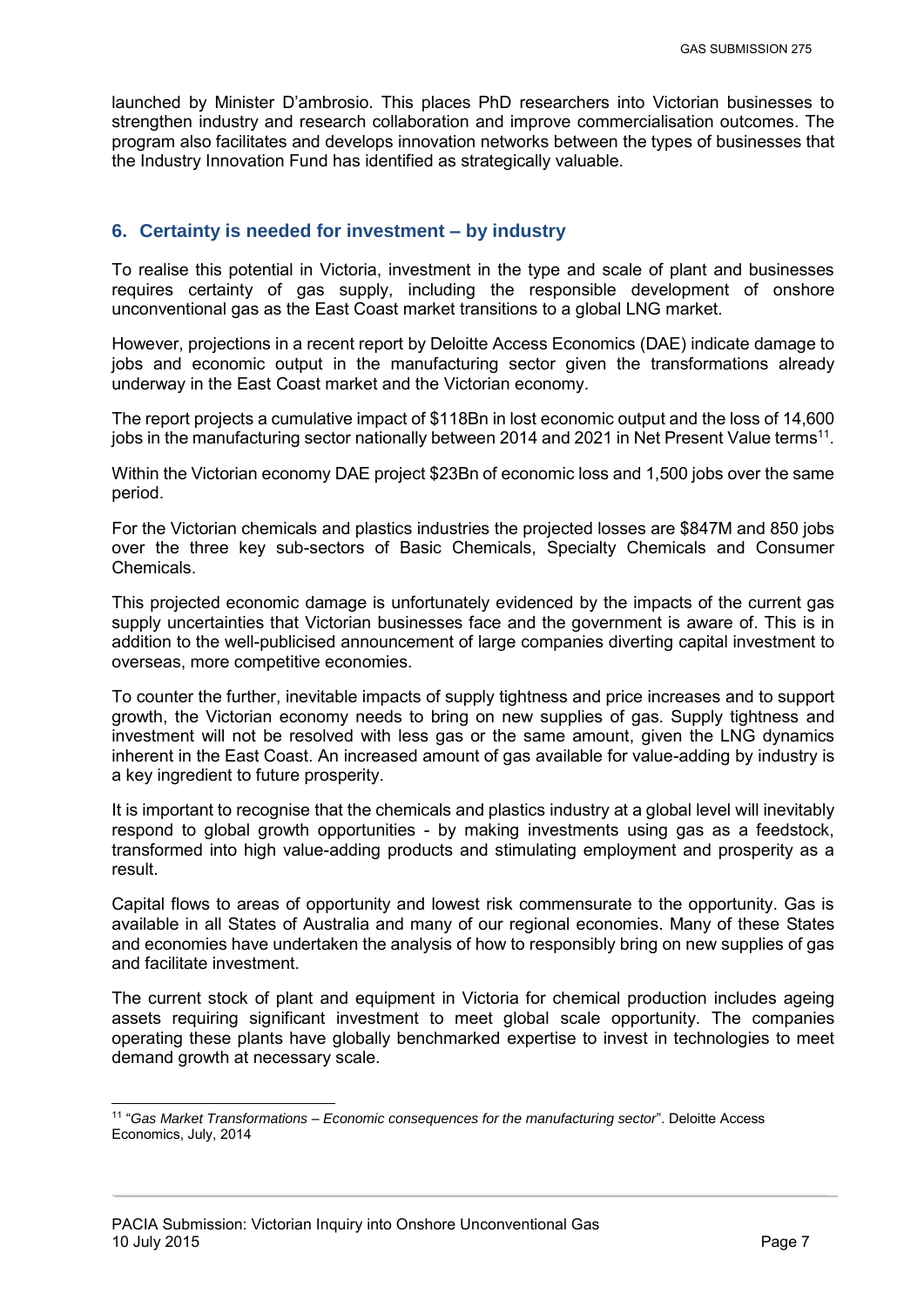The opportunity for Victoria is well captured by the Government's vision as part of the Future Industries Fund of "working with industry leaders and workers, to identify opportunities for cooperation and co-investment".

To this end, PACIA is very pleased to invite the PACIA is pleased to invite the members of the Victorian Parliament's Environmental and Planning Committee to tour some of State's chemical and polymer facilities and see firsthand where and how gas is transformed and value-added into products able to equip the Victorian economy for future sustainable growth.

#### <span id="page-9-0"></span>**7. Certainty is needed for investment – by landowners and communities**

There is a recognised concern and lack of certainty by some landowners and communities in relation the development of onshore, unconventional gas. The recent report on community and stakeholder attitudes to onshore natural gas in Victoria<sup>12</sup> noted three distinct groups within the cohorts consulted:

- 29% indicated overall support. They were summarised as often people with experience in the sector who recognised benefits greatly exceeding costs and who understood the experience of the industry to manage environmental risks and landholders
- 27% indicated overall opposition. They were summarised as expressing fears of the industry profoundly changing the landscape and natural resource base for the worse. They were also noted as having the view that there was a lack of an adequate cost benefit analysis
- 44% indicated overall undecided/don't know. This was acknowledged as a large cohort that can be quite well informed, but generally feel their own knowledge and perhaps the actual knowledge available, is inadequate to fully assess the issues.

It is important to recognise from this feedback that more information is crucial to fill the confidence gap that exists and to support evidence-based decisions about the responsible and sustainable development of Victorian gas.

It seems important then, to complement the current onshore, unconventional gas inquiry, the Victorian Government commission a cost benefit study that investigates a strategic approach to the responsible and reliable supply of gas and its value-adding opportunity. This would include:

- i. The important role and contribution of gas as an energy source and feedstock throughout the Victorian economy and its value chains
- ii. The types of businesses that are able to add-value to the development of its gas resources, including onshore gas
- iii. The value-chains, including feedstock for chemical and polymer production, that can transform gas to meet the governments objectives of growing Victorian industries for products and services in emerging sectors:
	- a. Food and fibre

-

- b. New energy technologies
- c. Medical technologies and pharmaceuticals
- d. Transport, defence and construction technologies
- iv. The net benefit outcomes from this opportunity including employment, business competitiveness, future growth, Gross State Product and other key indicators

<sup>&</sup>lt;sup>12</sup> Report on community and stakeholder attitudes to onshore natural gas in Victoria, The Primary Agency, April, 2015